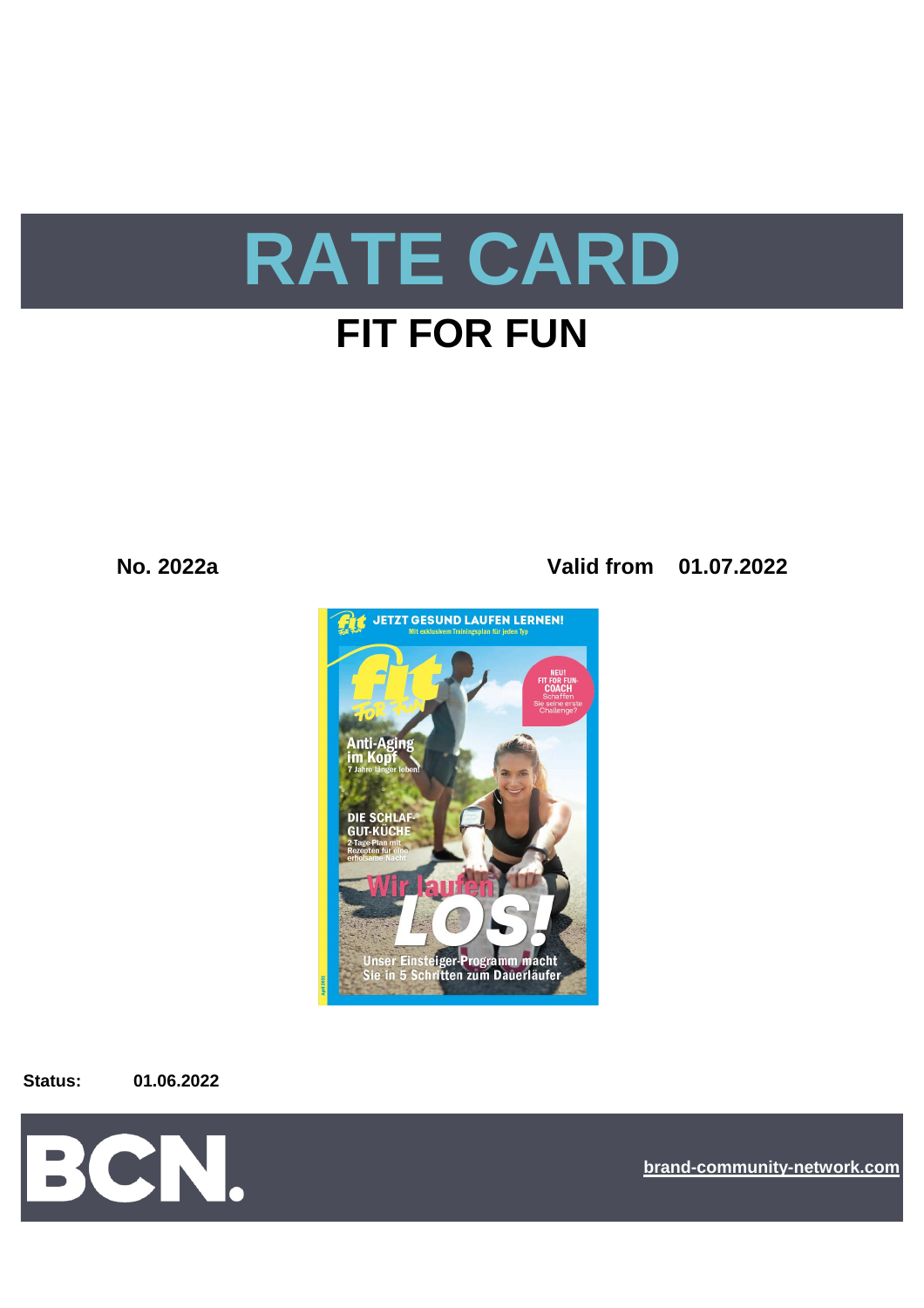

# **PUBLISHER'S DATA**

FIT FOR FUN Verlag GmbH Commerzbank AG D-22767 Hamburg BIC: DRES DEFF 680

Gunnar Scheuer BIC: HYVEDEMMXXX T +49 40 4131 1350 [gunnar.scheuer@burda.com](mailto:gunnar.scheuer@burda.com) **Terms of payment:**

### **Print Management/Placement**

Julia Bauer AdTech Factory GmbH Hauptstraße 127 D-77652 Offenburg T +49 781 84 2848 [julia.bauer@adtechfactory.com](mailto:julia.bauer@adtechfactory.com)

### **Ad Management/Order Management**

Hauptstraße 127 D-77652 Offenburg P +49 781 84 3756

## **Frequency of publication Technical data:**

 $&$  on sale date

Wednesday with freundin (subject to Wednesday with freundin [duon-portal.de/](https://duon-portal.de/)

**Hamburg** 

### **Publisher Bank accounts: Bank accounts:**

Große Elbstraße 59-63 IBAN: DE54 6808 0030 0723 4120 00 UniCredit Bank AG **Brand Director IBAN: DE19 7002 0270 0015 0249 05** 

Invoices are due in net 30 days after the invoice date. The publisher guarantees a 2 per cent discount for advance payments, provided that the invoice amount is submitted on the publication date of the issue in which the advertisement is published at the latest and no older invoices are outstanding. In the event that the payment target is exceeded, default interest pursuant to Clause 11 of the Terms and Conditions of 5 per cent is calculated based on the respective base rate pursuant to Section 1 (1) of the German Discount Rate Transition Law (Diskontsatz-Überleitungs-Gesetz– DÜG). All prices are net prices. The statutory value-added tax is added. Direct debit is possible.

### AdTech Factory GmbH **Terms and conditions:**

All ad orders are exclusively carried out pursuant to the General Terms and Conditions. These have to be requested directly from BCN or can be viewed online at:

[orders@adtechfactory.com](mailto:orders@adtechfactory.com) [brand-community-network.com/terms-conditions](https://bcn.burda.com/terms-conditions)

For current and binding technical data, log onto duon-portal.de. Also available as PDF download.

### **Place of publication Delivery of printer's copy:**

Please upload all copies electronically to duon-portal.de. For support please e-mail support@duon-portal.de or call +49 40 37 41 17 50.

### **General legal notice:**

The warranty claims specified in the publishers' general terms and conditions apply only when the certified technical requirements and standards published on the DUON portal have been fulfilled as well as the delivery has been carried out via the DUON portal. This also holds when data are provided without proof.

### **Online advertisement booking:**

The current, binding technical advertisement bookings can also be sent via the online booking system:

[obs-portal.de/](https://www.obs-portal.de/)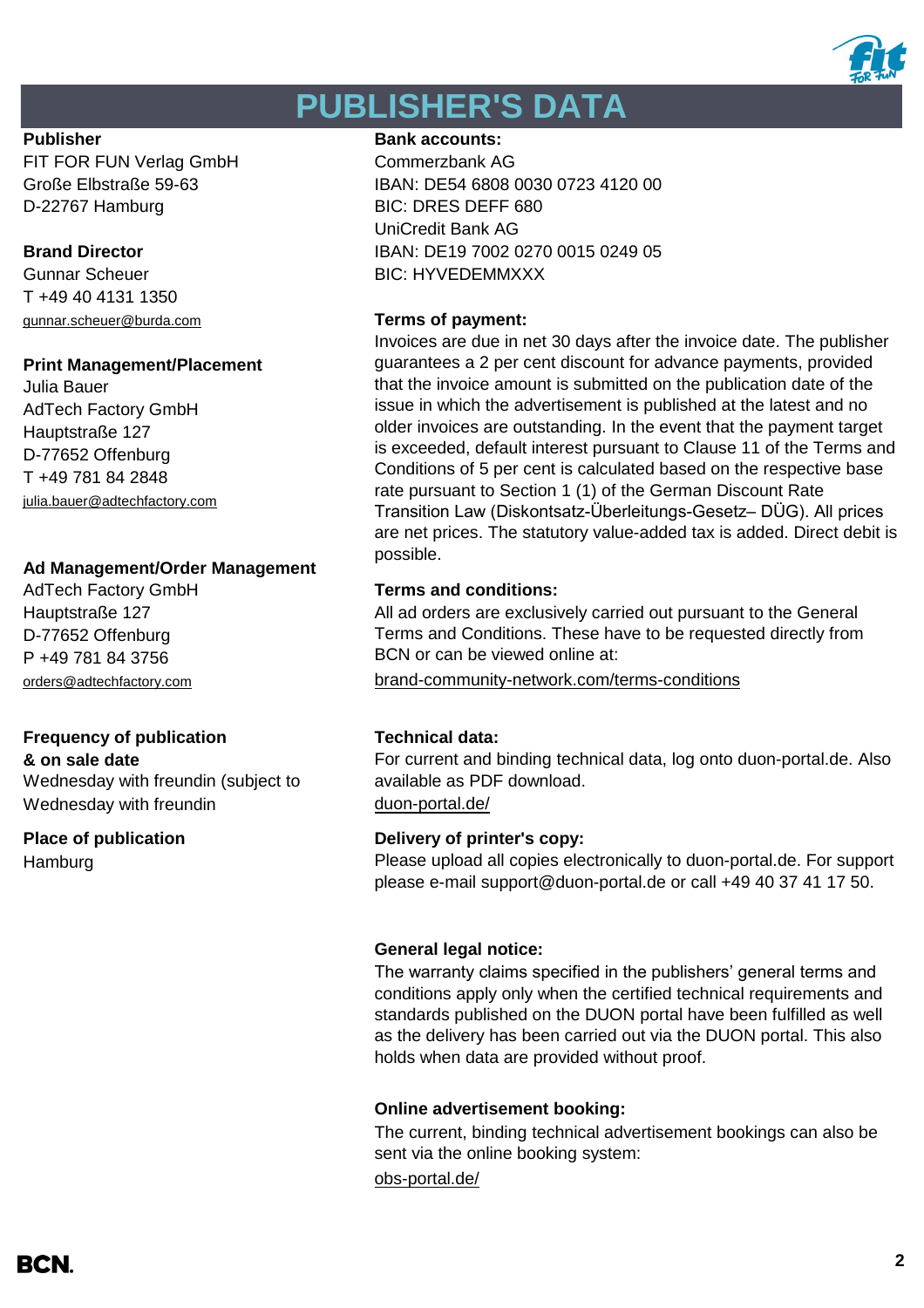

# **FORMATS & RATES**

| Format              | <b>Placement</b> | <b>Bleed format*</b> | Rate         |
|---------------------|------------------|----------------------|--------------|
| $2/1$ page          | Standard         | 400 x 287            | $39,000 \in$ |
| $1/1$ page          | Standard         | 200 x 287            | 19,500 €     |
| 1/2 page vertical   | Standard         | 98 x 287             | 11,800 €     |
| 1/2 page horizontal | Standard         | 200 x 143            | 11,800 €     |
| 1/3 page vertical   | Standard         | 69 x 287             | 8,400 €      |
| 1/3 page horizontal | Standard         | 200 x 100            | 8,400 €      |

### **Advertorials:**

\*width x height in mm

[brand-community-network.com/advertisin](https://bcn.burda.com/advertisingsolutions/print/native-ads)gsolutions/print/native-ads Formats and prices for advertorials created by the editorial team on request. For more information, please visit

### **Consecutive Ads:**

Surcharge on two or more adverts on consecutive partial-page ads: 10%

### **Fixed placements:**

Agreed fixed placements (e.g. first for a business line, commodity group, etc.) entitle the publisher to bill a placement surcharge.

### **Type area format:**

On request.

**Digital rate card:** Please find the digital rate card here: [brand-community-network.de/advertisingsolutions/digital/prices](https://bcn.burda.com/advertisingsolutions/digital/prices)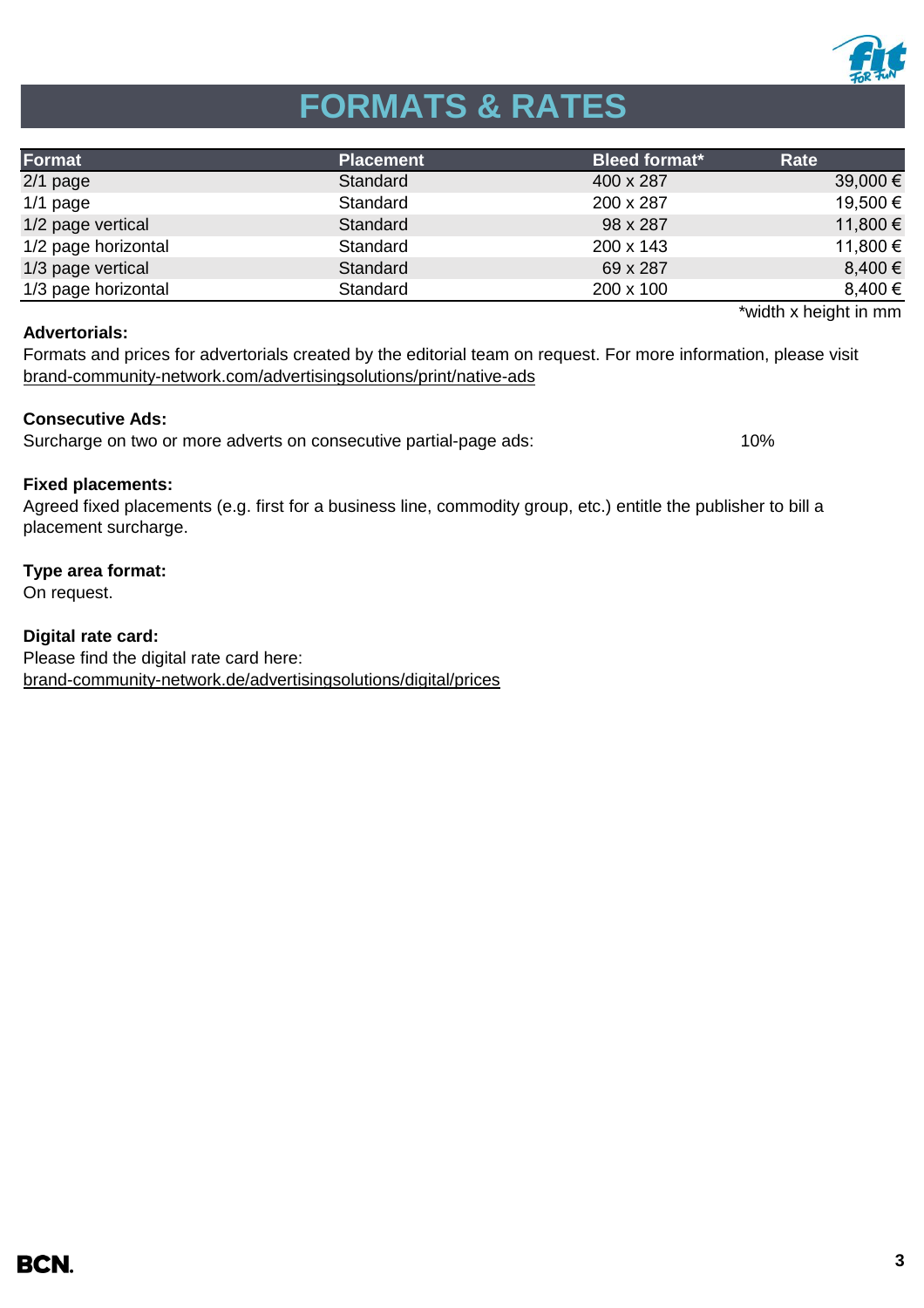

# **SCHEDULE**

| The BCN topic preview tool provides you with attractive themes or specials: |              |               |             | brand-community-network.com/topic-preview-tool |  |
|-----------------------------------------------------------------------------|--------------|---------------|-------------|------------------------------------------------|--|
| No.                                                                         | On sale date | Closing date* | Copy date** | <b>Special closing date***</b>                 |  |
| 1/22 in Focus 15/22                                                         | 09.04.22     | 17.03.22      | 21.03.22    | 07.03.22                                       |  |
| 2/22 in Freundin 20/22                                                      | 01.06.22     | 26.04.22      | 29.04.22    | 15.04.22                                       |  |
| 3/22 in Freundin 23/22                                                      | 19.10.22     | 13.09.22      | 16.09.22    | 02.09.22                                       |  |
| 4/22 in Focus 46/22                                                         | 12.11.22     | 20.10.22      | 24.10.22    | 09.10.22                                       |  |

\* Closing & cancellation date

\*\* Delivery date for printer's copies

\*\*\* Closing & cancellation date for ad specials, special formats, special placements